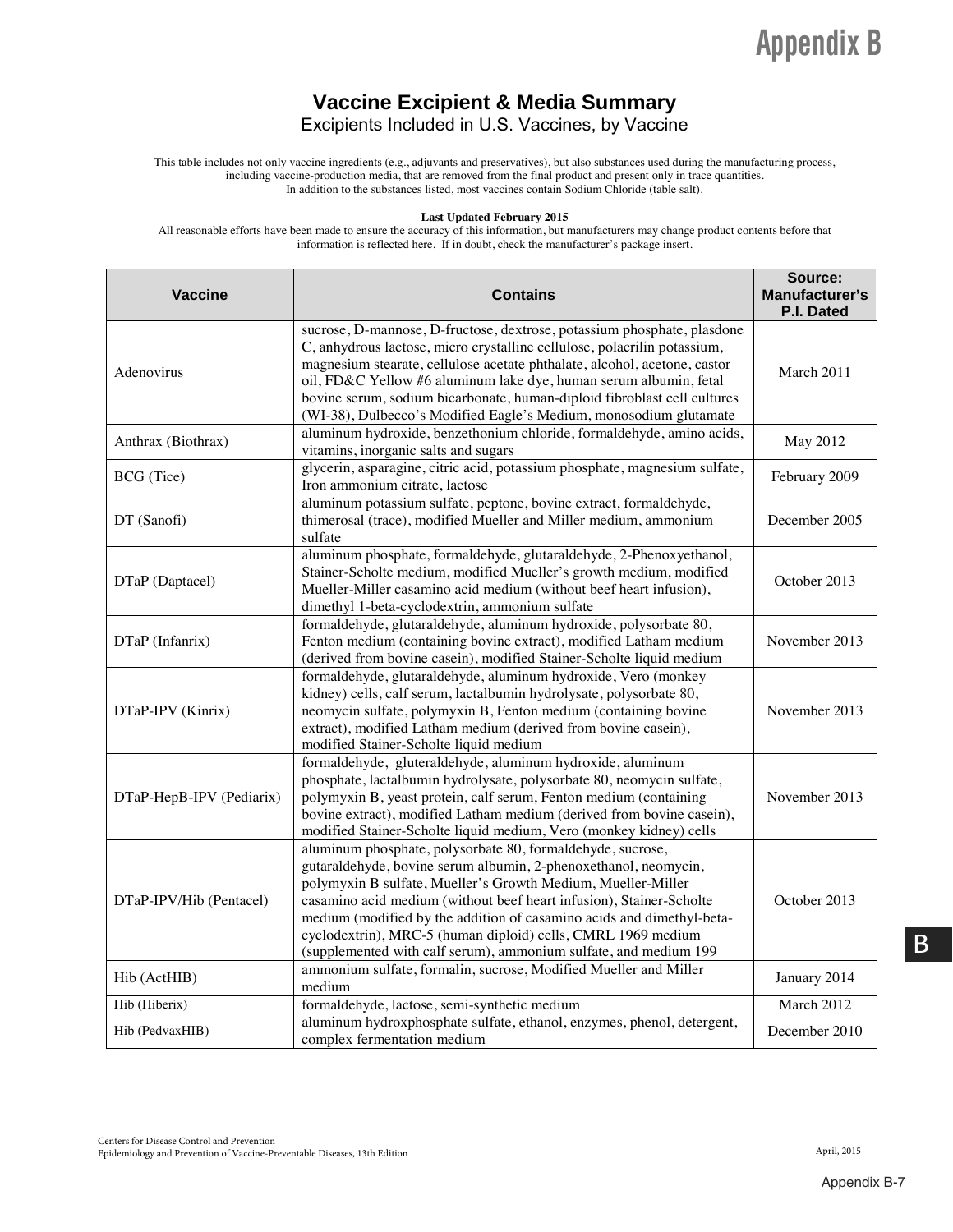| <b>Vaccine</b>                                                                                | <b>Contains</b>                                                                                                                                                                                                                                                                                               | Source:<br>Manufacturer's<br>P.I. Dated |
|-----------------------------------------------------------------------------------------------|---------------------------------------------------------------------------------------------------------------------------------------------------------------------------------------------------------------------------------------------------------------------------------------------------------------|-----------------------------------------|
| Hib/Hep B (Comvax)                                                                            | yeast (vaccine contains no detectable yeast DNA), nicotinamide adenine<br>dinucleotide, hemin chloride, soy peptone, dextrose, mineral salts, amino<br>acids, formaldehyde, potassium aluminum sulfate, amorphous aluminum<br>hydroxyphosphate sulfate, sodium borate, phenol, ethanol, enzymes,<br>detergent | December 2010                           |
| Hib/Mening. CY (MenHibrix)                                                                    | tris (trometamol)-HCl, sucrose, formaldehyde, synthetic medium, semi-<br>synthetic medium                                                                                                                                                                                                                     | 2012                                    |
| Hep A (Havrix)                                                                                | aluminum hydroxide, amino acid supplement, polysorbate 20, formalin,<br>neomycin sulfate, MRC-5 cellular proteins                                                                                                                                                                                             | December 2013                           |
| Hep A (Vaqta)                                                                                 | amorphous aluminum hydroxyphosphate sulfate, bovine albumin,<br>formaldehyde, neomycin, sodium borate, MRC-5 (human diploid) cells                                                                                                                                                                            | February 2014                           |
| Hep B (Engerix-B)                                                                             | aluminum hydroxide, yeast protein, phosphate buffers, sodium<br>dihydrogen phosphate dihydrate                                                                                                                                                                                                                | December 2013                           |
| Hep B (Recombivax)                                                                            | yeast protein, soy peptone, dextrose, amino acids, mineral salts, potassium<br>aluminum sulfate, amorphous aluminum hydroxyphosphate sulfate,<br>formaldehyde, phosphate buffer                                                                                                                               | May 2014                                |
| Hep A/Hep B (Twinrix)                                                                         | formalin, yeast protein, aluminum phosphate, aluminum hydroxide, amino<br>acids, phosphate buffer, polysorbate 20, neomycin sulfate, MRC-5 human<br>diploid cells                                                                                                                                             | August 2012                             |
| Human Papillomavirus<br>(HPV) (Cerverix)                                                      | vitamins, amino acids, lipids, mineral salts, aluminum hydroxide, sodium<br>dihydrogen phosphate dehydrate, 3-O-desacyl-4' Monophosphoryl lipid<br>A, insect cell, bacterial, and viral protein                                                                                                               | November 2013                           |
| Human Papillomavirus<br>(HPV) (Gardasil)                                                      | yeast protein, vitamins, amino acids, mineral salts, carbohydrates,<br>amorphous aluminum hydroxyphosphate sulfate, L-histidine, polysorbate<br>80, sodium borate                                                                                                                                             | June 2014                               |
| Human Papillomavirus<br>(HPV) (Gardasil 9)                                                    | yeast protein, vitamins, amino acids, mineral salts, carbohydrates,<br>amorphous aluminum hydroxyphosphate sulfate, L-histidine, polysorbate<br>80, sodium borate                                                                                                                                             | December 2014                           |
| Influenza (Afluria)                                                                           | beta-propiolactone, thimerosol (multi-dose vials only), monobasic sodium<br>phosphate, dibasic sodium phosphate, monobasic potassium phosphate,<br>potassium chloride, calcium chloride, sodium taurodeoxycholate,<br>neomycin sulfate, polymyxin B, egg protein, sucrose                                     | December 2013                           |
| Influenza (Agriflu)                                                                           | egg proteins, formaldehyde, polysorbate 80, cetyltrimethylammonium<br>bromide, neomycin sulfate, kanamycin, barium                                                                                                                                                                                            | 2013                                    |
| Influenza (Fluarix) Trivalent<br>and Quadrivalent                                             | octoxynol-10 (Triton X-100), α-tocopheryl hydrogen succinate,<br>polysorbate 80 (Tween 80), hydrocortisone, gentamicin sulfate,<br>ovalbumin, formaldehyde, sodium deoxycholate, sucrose, phosphate<br>buffer                                                                                                 | June 2014                               |
| Influenza (Flublok)                                                                           | monobasic sodium phosphate, dibasic sodium phosphate, polysorbate 20,<br>baculovirus and host cell proteins, baculovirus and cellular DNA, Triton<br>X-100, lipids, vitamins, amino acids, mineral salts                                                                                                      | March 2014                              |
| Influenza (Flucelvax)                                                                         | Madin Darby Canine Kidney (MDCK) cell protein, MDCK cell DNA,<br>polysorbate 80, cetyltrimethlyammonium bromide, β-propiolactone,<br>phosphate buffer                                                                                                                                                         | March 2014                              |
| Influenza (Fluvirin)                                                                          | nonylphenol ethoxylate, thimerosal (multidose vial-trace only in prefilled<br>syringe), polymyxin, neomycin, beta-propiolactone, egg proteins,<br>phosphate buffer                                                                                                                                            | February 2014                           |
| Influenza (Flulaval)<br>Trivalent and Quadrivalent                                            | thimerosal, formaldehyde, sodium deoxycholate, egg proteins, phosphate<br>buffer                                                                                                                                                                                                                              | February 2013                           |
| Influenza (Fluzone:<br>Standard (Trivalent and<br>Quadrivalent), High-Dose,<br>& Intradermal) | formaldehyde, octylphenol ethoxylate (Triton X-100), gelatin (standard<br>trivalent formulation only), thimerosal (multi-dose vial only), egg<br>protein, phosphate buffers, sucrose                                                                                                                          | 2014                                    |

Centers for Disease Control and Prevention<br>Epidemiology and Prevention of Vaccine-Preventable Diseases, 13th Edition April, 2015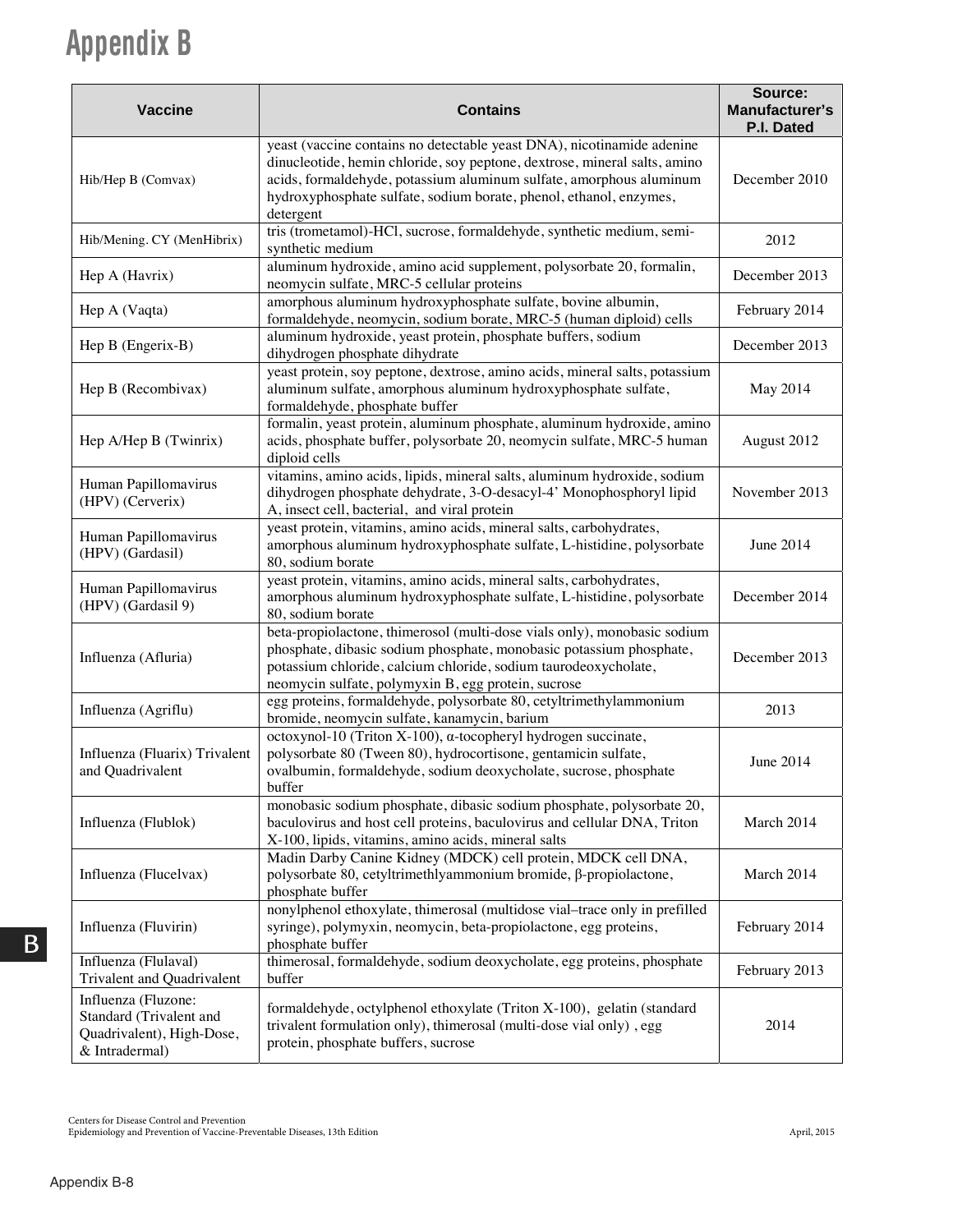| <b>Vaccine</b>                           | <b>Contains</b>                                                                                                                                                                                                                                                                                                                                                                                                                                                                                      | Source:<br>Manufacturer's<br>P.I. Dated |
|------------------------------------------|------------------------------------------------------------------------------------------------------------------------------------------------------------------------------------------------------------------------------------------------------------------------------------------------------------------------------------------------------------------------------------------------------------------------------------------------------------------------------------------------------|-----------------------------------------|
| Influenza (FluMist)<br>Quadrivalent      | ethylene diamine tetraacetic acid (EDTA), monosodium glutamate,<br>hydrolyzed porcine gelatin, arginine, sucrose, dibasic potassium<br>phosphate, monobasic potassium phosphate, gentamicin sulfate, egg<br>protein                                                                                                                                                                                                                                                                                  | <b>July 2013</b>                        |
| Japanese Encephalitis<br>(Ixiaro)        | aluminum hydroxide, Vero cells, protamine sulfate, formaldehyde, bovine<br>serum albumin, sodium metabisulphite, sucrose                                                                                                                                                                                                                                                                                                                                                                             | May 2013                                |
| Meningococcal (MCV4-<br>Menactra)        | formaldehyde, phosphate buffers, Mueller Hinton agar, Watson Scherp<br>media, Modified Mueller and Miller medium, detergent, alcohol,<br>ammonium sulfate                                                                                                                                                                                                                                                                                                                                            | April 2013                              |
| Meningococcal (MCV4-<br>Menveo)          | formaldehyde, amino acids, yeast extract, Franz complete medium, CY<br>medium                                                                                                                                                                                                                                                                                                                                                                                                                        | August 2013                             |
| Meningococcal (MPSV4-<br>Menomune)       | thimerosal (multi-dose vial only), lactose, Mueller Hinton casein agar,<br>Watson Scherp media, detergent, alcohol                                                                                                                                                                                                                                                                                                                                                                                   | April 2013                              |
| Meningococcal (MenB-<br>Bexsero)         | aluminum hydroxide, E. coli, histidine, sucrose, deoxycholate, kanomycin                                                                                                                                                                                                                                                                                                                                                                                                                             | 2015                                    |
| Meningococcal (MenB $-$<br>Trumenba)     | polysorbate 80, histodine, E. coli, fermentation growth media                                                                                                                                                                                                                                                                                                                                                                                                                                        | October 2015                            |
| MMR (MMR-II)                             | Medium 199 (vitamins, amino acids, fetal bovine serum, sucrose,<br>glutamate), Minimum Essential Medium, phosphate, recombinant human<br>albumin, neomycin, sorbitol, hydrolyzed gelatin, chick embryo cell<br>culture, WI-38 human diploid lung fibroblasts                                                                                                                                                                                                                                         | June 2014                               |
| MMRV (ProQuad)                           | sucrose, hydrolyzed gelatin, sorbitol, monosodium L-glutamate, sodium<br>phosphate dibasic, human albumin, sodium bicarbonate, potassium<br>phosphate monobasic, potassium chloride, potassium phosphate dibasic,<br>neomycin, bovine calf serum, chick embryo cell culture, WI-38 human<br>diploid lung fibroblasts, MRC-5 cells                                                                                                                                                                    | March 2014                              |
| Pneumococcal (PCV13-<br>Prevnar 13)      | casamino acids, yeast, ammonium sulfate, Polysorbate 80, succinate<br>buffer, aluminum phosphate, soy peptone broth                                                                                                                                                                                                                                                                                                                                                                                  | January 2014                            |
| Pneumococcal (PPSV-23 -<br>Pneumovax)    | phenol                                                                                                                                                                                                                                                                                                                                                                                                                                                                                               | May 2014                                |
| Polio (IPV - Ipol)                       | 2-phenoxyethanol, formaldehyde, neomycin, streptomycin, polymyxin B,<br>monkey kidney cells, Eagle MEM modified medium, calf serum protein,<br>Medium 199                                                                                                                                                                                                                                                                                                                                            | May 2013                                |
| Rabies (Imovax)                          | Human albumin, neomycin sulfate, phenol red indicator, MRC-5 human<br>diploid cells, beta-propriolactone                                                                                                                                                                                                                                                                                                                                                                                             | April 2013                              |
| Rabies (RabAvert)                        | β-propiolactone, potassium glutamate, chicken protein, egg protein,<br>neomycin, chlortetracycline, amphotericin B, human serum albumin,<br>polygeline (processed bovine gelatin), sodium EDTA, bovine serum                                                                                                                                                                                                                                                                                         | March 2012                              |
| Rotavirus (RotaTeq)                      | sucrose, sodium citrate, sodium phosphate monobasic monohydrate,<br>sodium hydroxide, polysorbate 80, cell culture media, fetal bovine serum,<br>vero cells [DNA from porcine circoviruses (PCV) 1 and 2 has been<br>detected in RotaTeq. PCV-1 and PCV-2 are not known to cause disease in<br>humans.]                                                                                                                                                                                              | June 2013                               |
| Rotavirus (Rotarix)                      | amino acids, dextran, sorbitol, sucrose, calcium carbonate, xanthan,<br>Dulbecco's Modified Eagle Medium (potassium chloride, magnesium<br>sulfate, ferric (III) nitrate, sodium phosphate, sodium pyruvate, D-<br>glucose, concentrated vitamin solution, L-cystine, L-tyrosine, amino acids<br>solution, L-glutamine, calcium chloride, sodium hydrogenocarbonate, and<br>phenol red) [Porcine circovirus type 1 (PCV-1) is present in Rotarix.<br>PCV-1 is not known to cause disease in humans.] | May 2014                                |
| Smallpox (Vaccinia -<br><b>ACAM2000)</b> | human serum albumin, mannitol, neomycin, glycerin, polymyxin B,<br>phenol, Vero cells, HEPES                                                                                                                                                                                                                                                                                                                                                                                                         | September 2009                          |